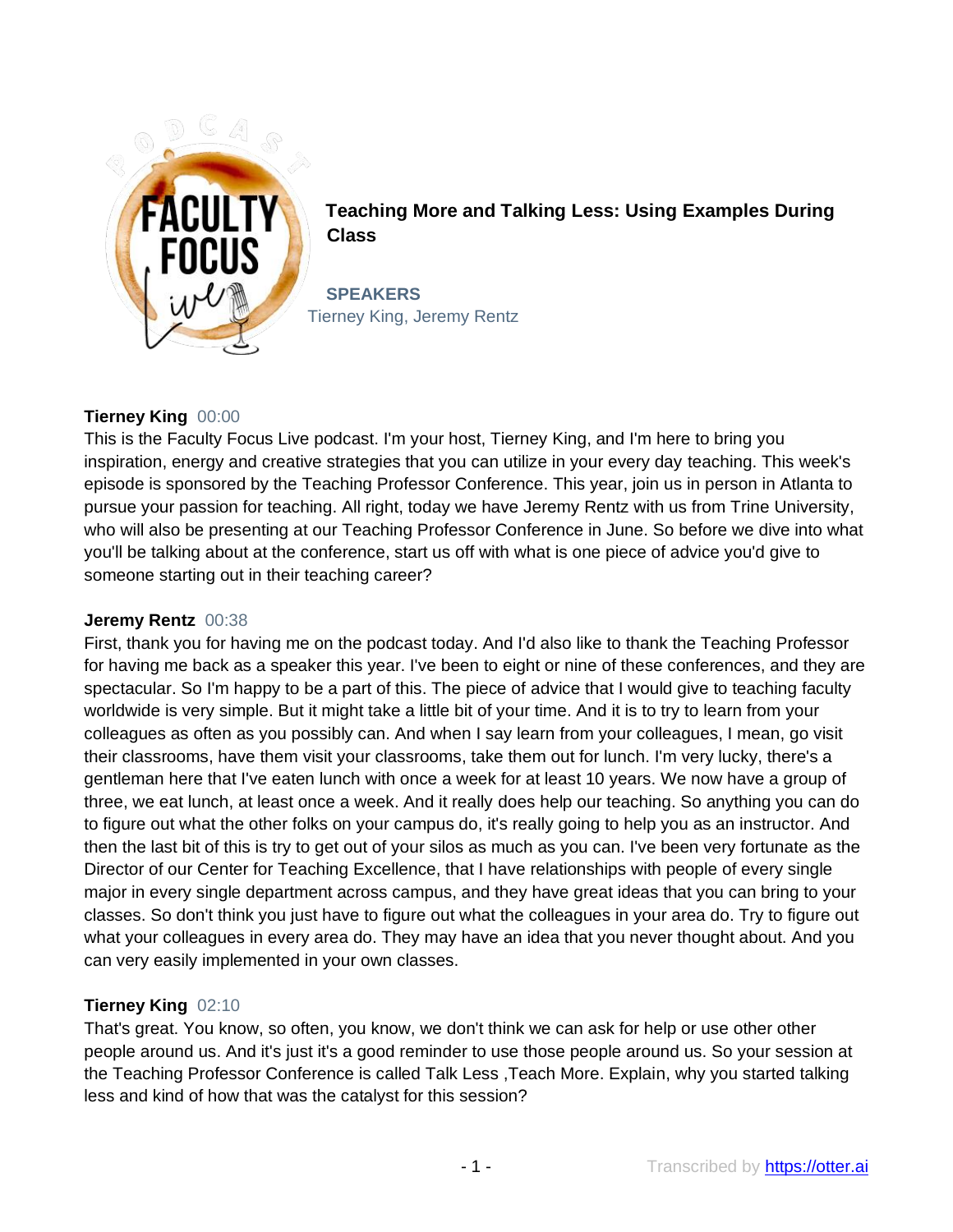#### **Jeremy Rentz** 02:33

So this is a complicated question here, because it's a long drawn out answer. And hopefully, after 15 years, I can narrow this all down to 50 minutes at the Teaching Professor Conference. But I was very lucky early as a teacher, I had many good mentors. And my mother-in-law at the time, she kept saying to me over and over again, the one doing the work is the one doing the learning. It took about five or six years for me to figure out what she was actually saying. But as soon as I learned that the one doing the work is the one doing the learning, I tried to adopt it as much as I possibly could in my own classes. And again, early on in my career, I was very lucky, I did actually do this a little bit at the time 15 years ago. I didn't know what I was doing or why it worked. I got very, very lucky. And over the years, we have figured out different ways to get students to do the work in class. And there are some really powerful reasons why students should be doing the work in class. And one of the things that we're going to try to do with the session is to pull out all of those positive aspects that come from students doing work in class. One of the things that I want to make sure that I highlight in my session is that I have a few good answers, but collectively, as a group, we have many, many good answers. And that's one of the things we're going to try to do this summer is to pull the great answers from the community that does join us for the session. And then over the years, I try to talk less as much as possible. But I like to hear myself talk. I can lecture for 50 minutes. A few years ago, I actually did regional water talks, and I would talk for 75 minutes or so. So I do like to talk and you'll figure that out here in the podcast, possibly. So it has been a challenge for me to find opportunities where I know the students can do the work. And there are a few different ways that we can pull this off. And hopefully we'll explain those in a bit.

### **Tierney King** 04:39

So in your session, you explain how instructors can set up learning scenarios for students that allow them to figure things out on their own, and also at the same time to discover and interact with one another to have this really powerful learning experience. You know, just explain some of your favorite or most used strategies that you implement into your own course to encourage this type of powerful learning experience.

#### **Jeremy Rentz** 05:05

I am an environmental engineering professor, so many of my classes have a lot of problems, a lot of math work. So for me, my favorite strategy is to have the students do the example problems in class. I know people don't like to give up their Blackboard, they don't like to give up their whiteboard, they like to be in charge. But I learned very early that when I did the problems on the board, the students just parroted what I did, they just photocopied what I did, they didn't actually pay attention to the problem solving, they didn't actually pay attention to how I was solving the problem. All they did was photocopy my answers, and it didn't lead to much learning. So at this point in my career, I do very, very few examples on the board, less than 5%. And if I am going to do an example on the board, it has very difficult math, or we're merging many difficult concepts together. There are very rare instances when I actually do the problems on the board. Instead, I make sure that I have well developed problems for the students to do in my sophomore classes, fluid mechanics and a few others, the students are doing problems for 30, 40, even 50 minutes - the entire class period. I might talk to introduce a new topic or a new concept, or I might explain what's going to be new for the day. But the remainder of the class, the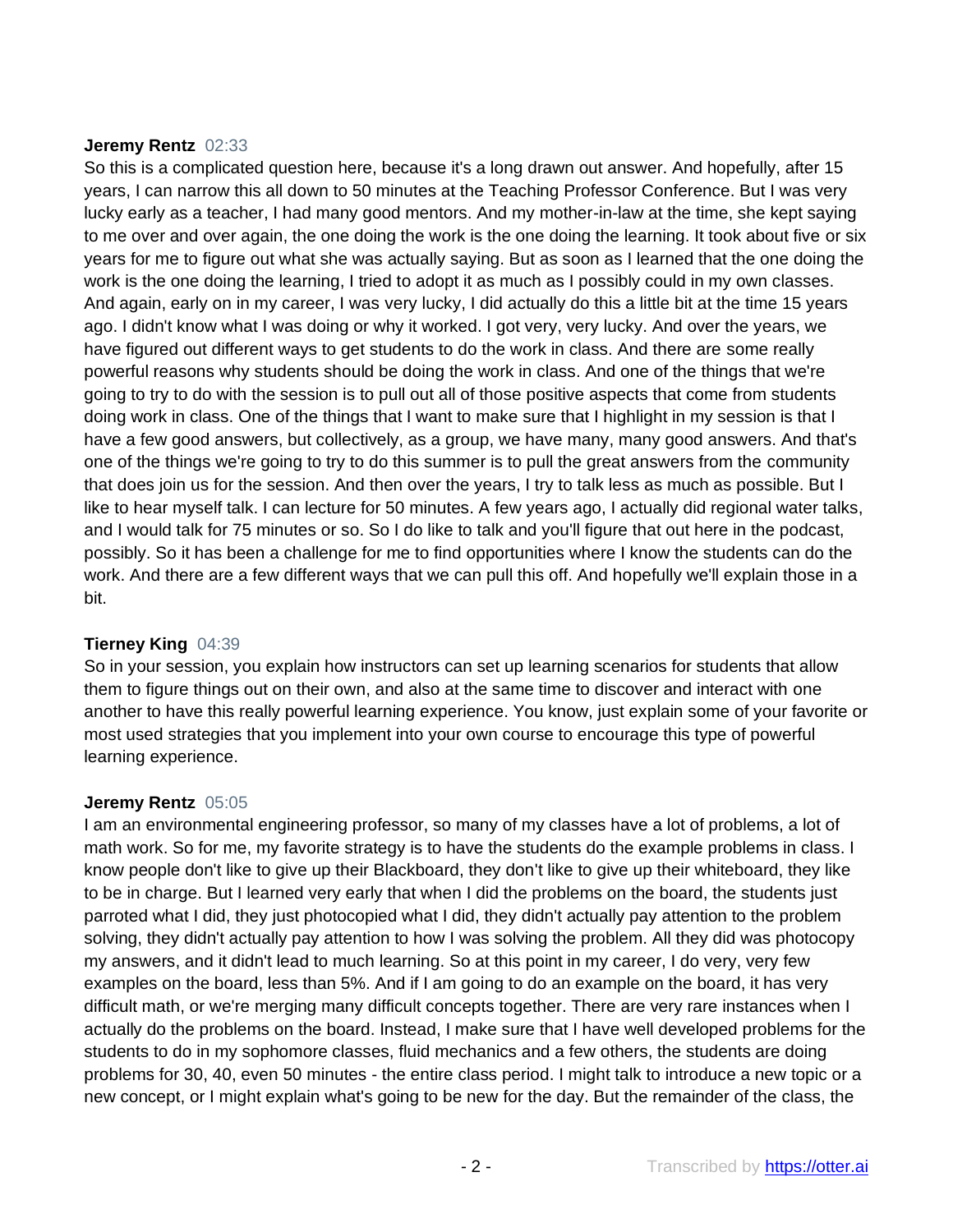students are working on problems. We will start with something basic, you know, we have a new concept, we don't want to overwhelm them, we'll move to something that's a little more intermediate. And then there's always a more advanced problem. And sometimes not every student is going to get through all of the problems we have for the day. But we want to make sure we have that advanced problem there for the students that are ahead of the curve that do work ahead. We want to make sure that every student is doing work for the entire class period. I don't want anybody sitting there twiddling their thumbs. And I really don't want someone to get up at the end or near the end of class to disrupt others. So I really try to make sure that people have work to do for the entire class period. And then one of the reasons that I really liked this strategy is that when they're off doing homework problems on their own, they don't have many resources to help them to actually help them learn. They have resources to help them cheat, but they don't have resources to help them learn. And while they are in the class, they have their neighbors to help them, their neighbors can support them, they can ask them questions, they can make them feel good about themselves, when they don't understand something and their neighbor doesn't understand something, they feel less bad about themselves. And then the other positive that it brings is I can help coach essentially every student in class. I'm very lucky, my class sizes are small, generally 30 or less. I do have a class of 37 this semester, but I can make it around to every individual a few times, or I can make it around to every group that's working on things. I can give them advice. I can answer questions. I can explain little details that they might not be getting themselves. Ultimately, it is a practice session with coaching. And if they fail, not a problem, we will make sure that they get there in the end. And ultimately, this strategy has worked extremely well for my classes that have a ton of math. But I also use the strategy in other classes that don't have so much math. I teach an introduction to environmental engineering class, where essentially every day is new terminology, new words, as environmental engineers, we literally make words up. So there are things that students might never ever see or hear before. And many of the tests don't have any math. So the place that I use this in this class is exam review. I used to do exam reviews at night, but only the A students would show up. And those weren't the kids that needed the help. So I moved the exam reviews to in class to make sure that every student was getting an opportunity to learn. And I have found out over the last few years that this is literally the day that the students actually learn things. As they go through the exam review materials, I do not let them use their notes. I let them use their brain, the brain of the students sitting next to them, the brains of anyone in the classroom, but they can't use their notes. They have to try to pull things from their brain. They have to try to retrieve some things. And then again, I'm there to help them whenever possible. And these strategies have worked tremendous to actually get students to learn the material, whether it's problem solving and math or whether it is other difficult concepts. These strategies have worked really well for me to actually facilitate student learning.

### **Tierney King** 10:00

And then kind of, you know, when you implement this problem solving and these activities during class, what's the feedback from students for you?

### **Jeremy Rentz** 10:08

So the question that I asked students very early in the semester, because my classes run a little differently than others on campus, I asked them very early, have you figured out that you doing the work leads to you learning? And very quickly, three or four weeks is essentially all it takes, they figure out yes, this is what it takes for me to learn the materials. And the students love it, right? They